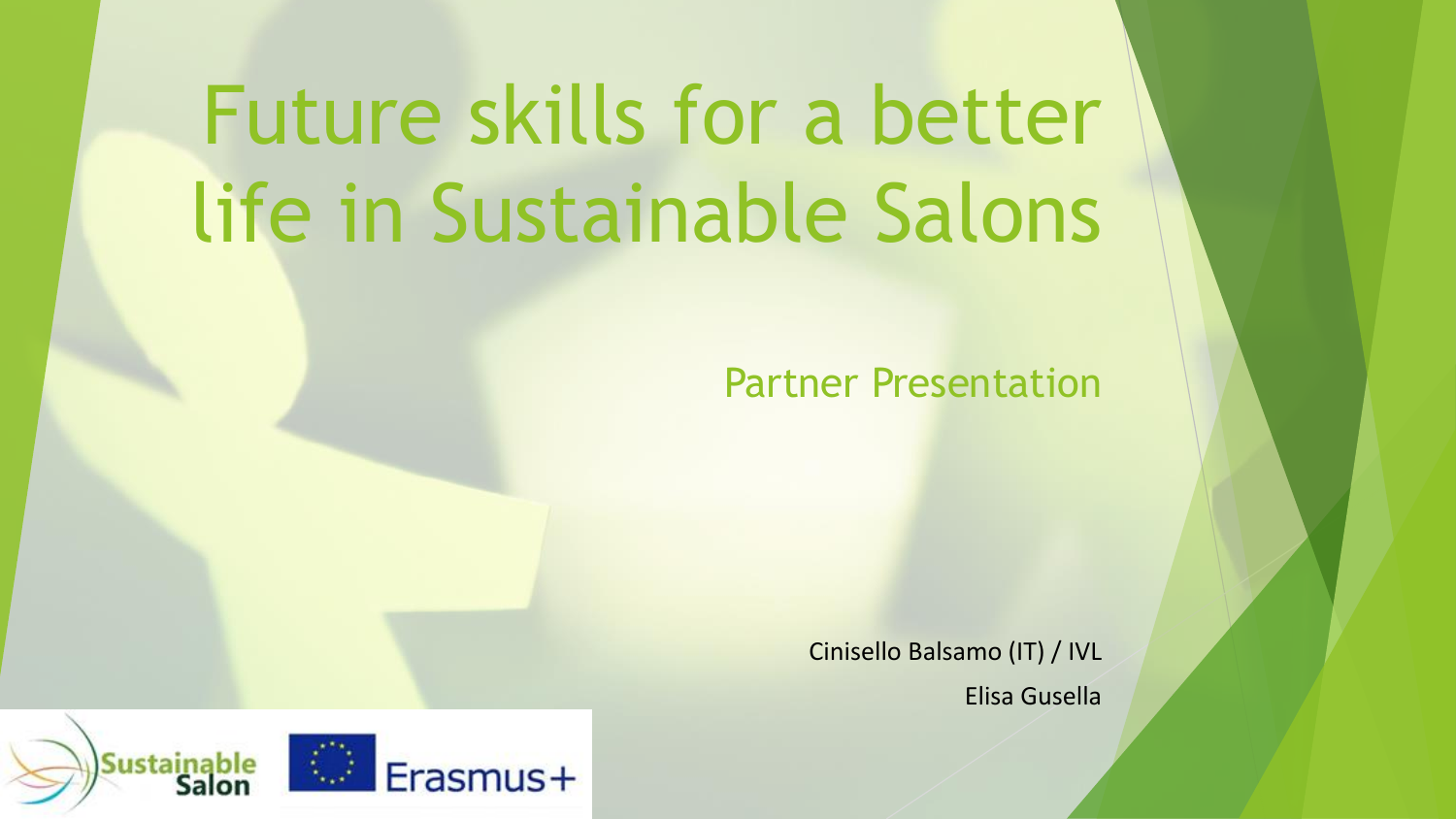#### WHO WE ARE

2

Istituto Veneto per il Lavoro IVL is Confartigianato del Veneto's training Centre, the most important local association of small and medium-sized companies that associates more than 55.000 craft businesses.

IVL was founded in 1919, and over the years it became the main promoter of initiatives that aim to develop, strengthen, and relaunch of arts and handicraft production.

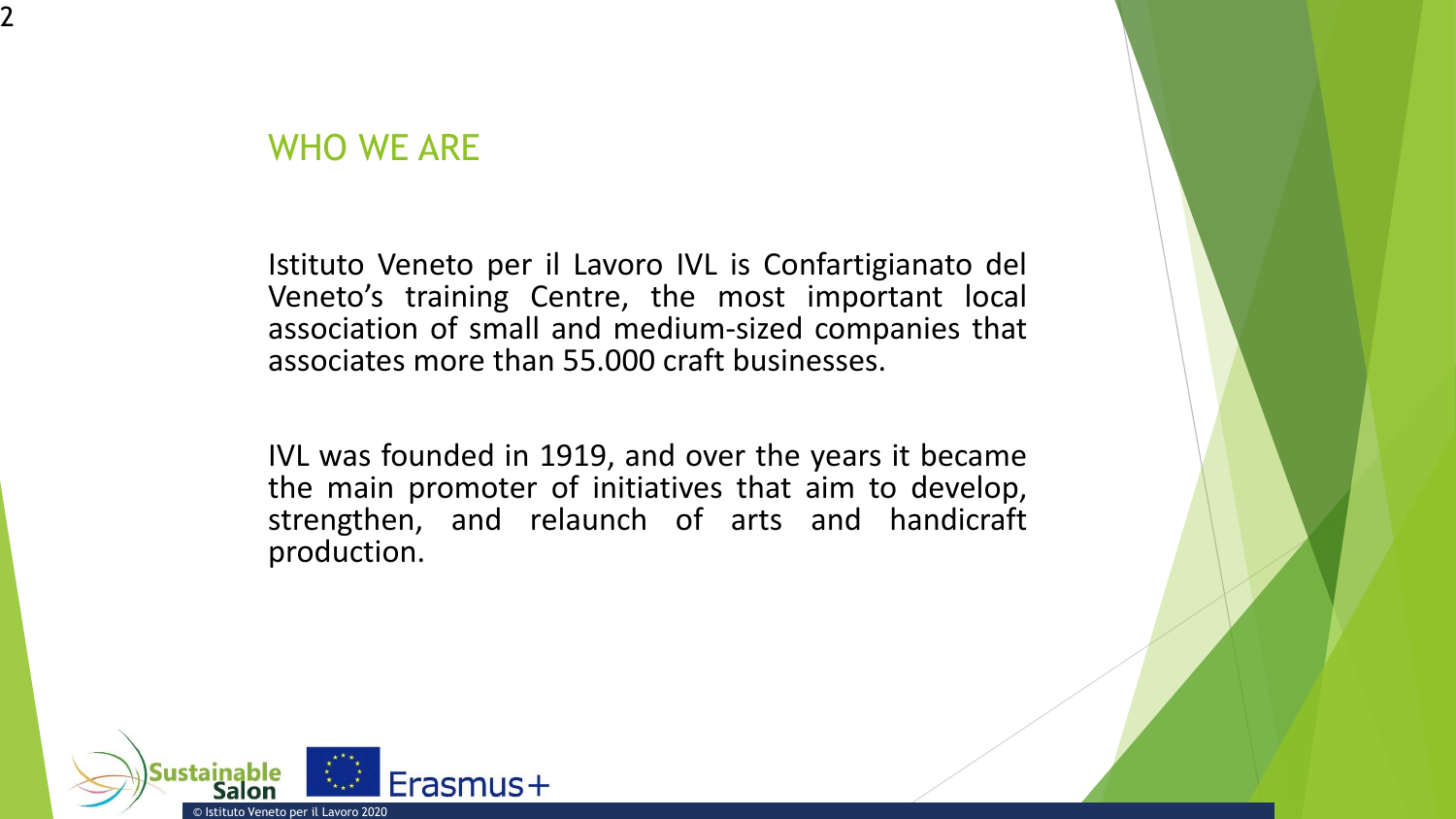WHERE WE ARE

3



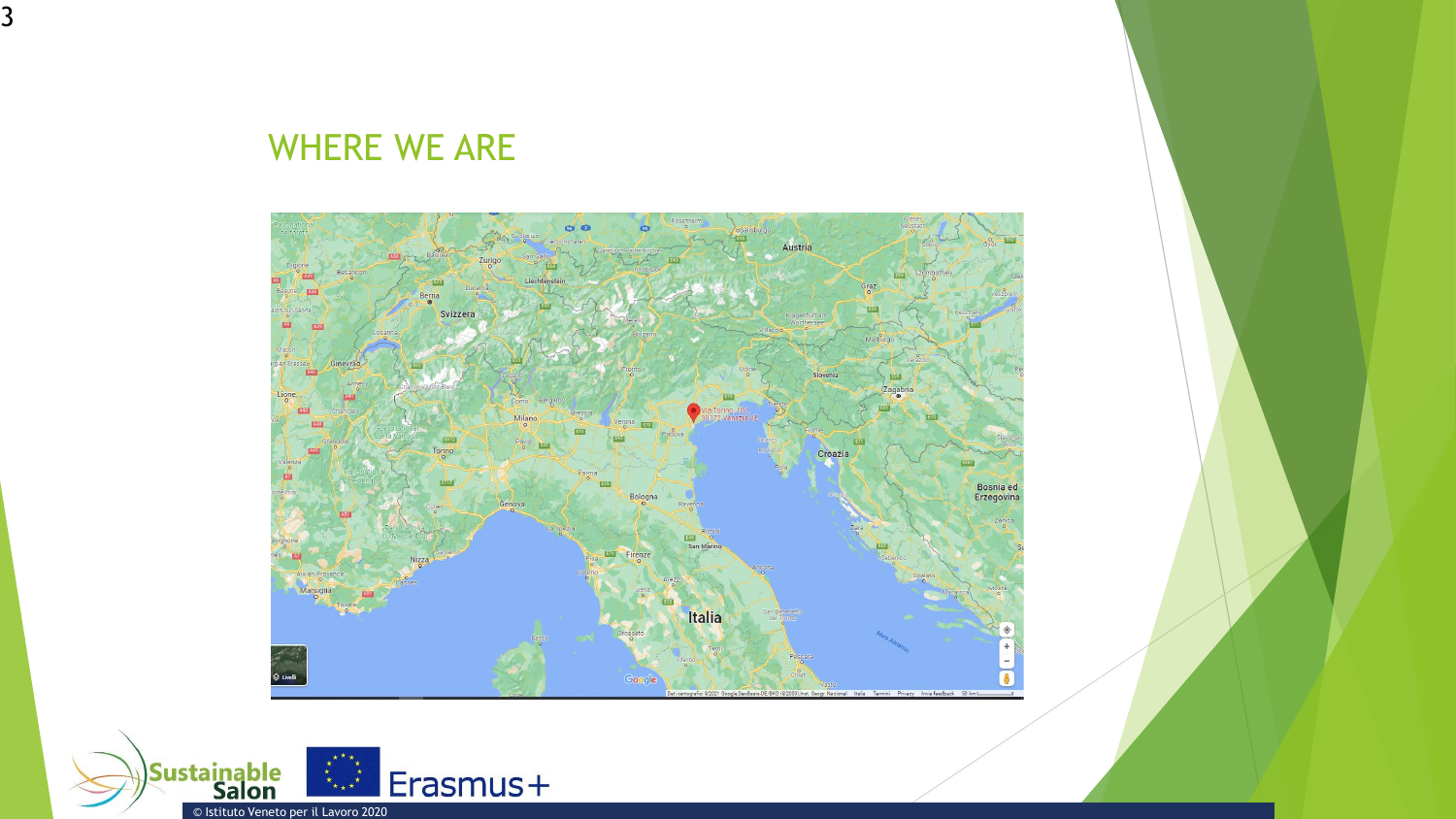4

IVL aims to implement activities at local, national and international level, in order to facilitate the development and growth of small and mediumsized enterprises through projects and services in the fields of counselling, training and education.

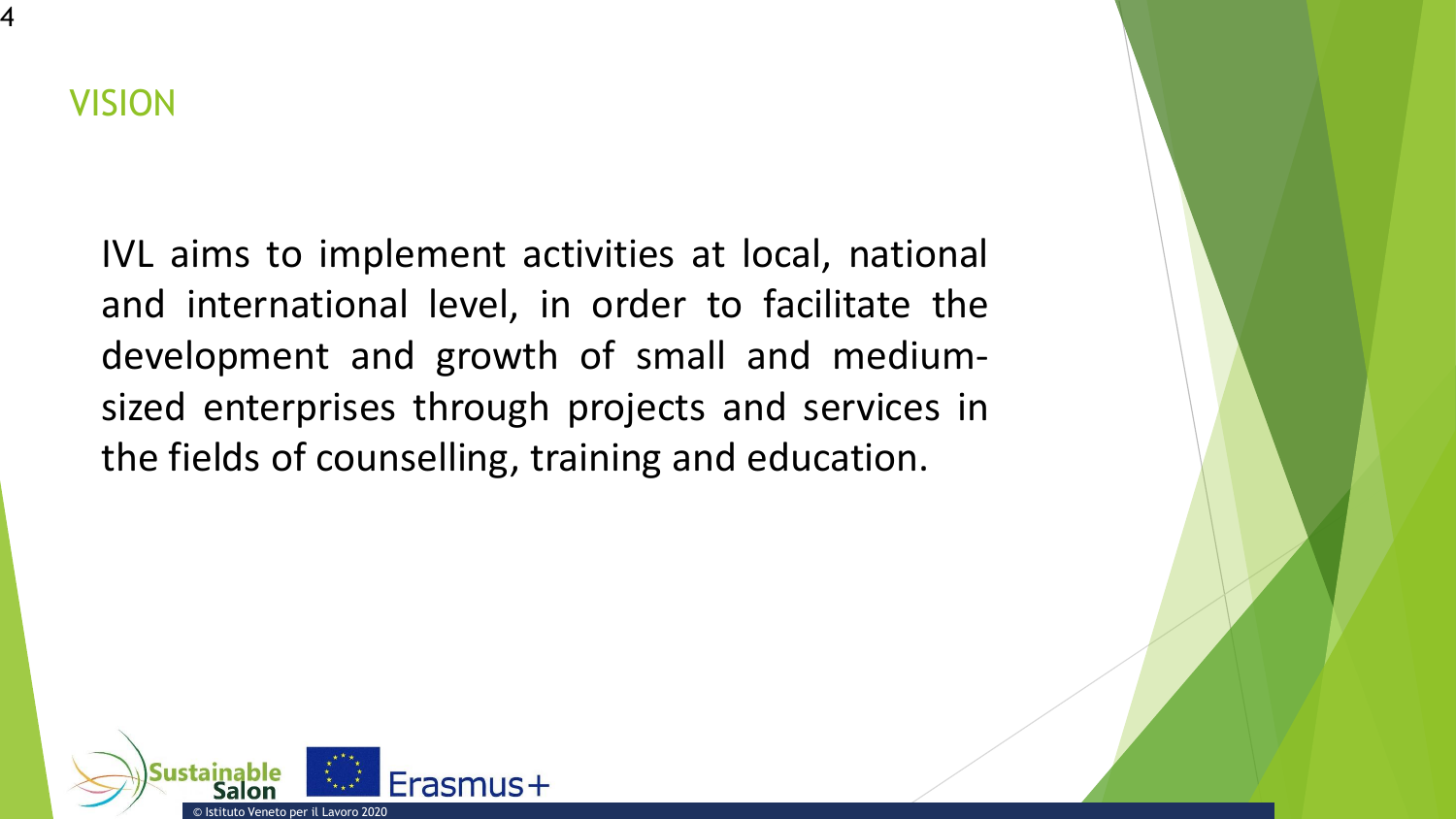

### MISSION

IVL offers analysis of training and professional needs, design, coordination of projects, management assistance, monitoring and publishing of results, at regional level.

The challenge is to support the craftsmanship, developing innovation, quality and management, enhancing its identity between history, culture and traditions.

Today IVL, both by itself and in partnership with other stakeholders, plays an important institutional role with regard to the economic and social activities, and in relation to planning and implementation of ongoing training.

IVL coordinates several training projects funded and delivered on a public tender (ESF, National and Regional Funds,…) and sector fund basis (Fondartigianato, EBAV).

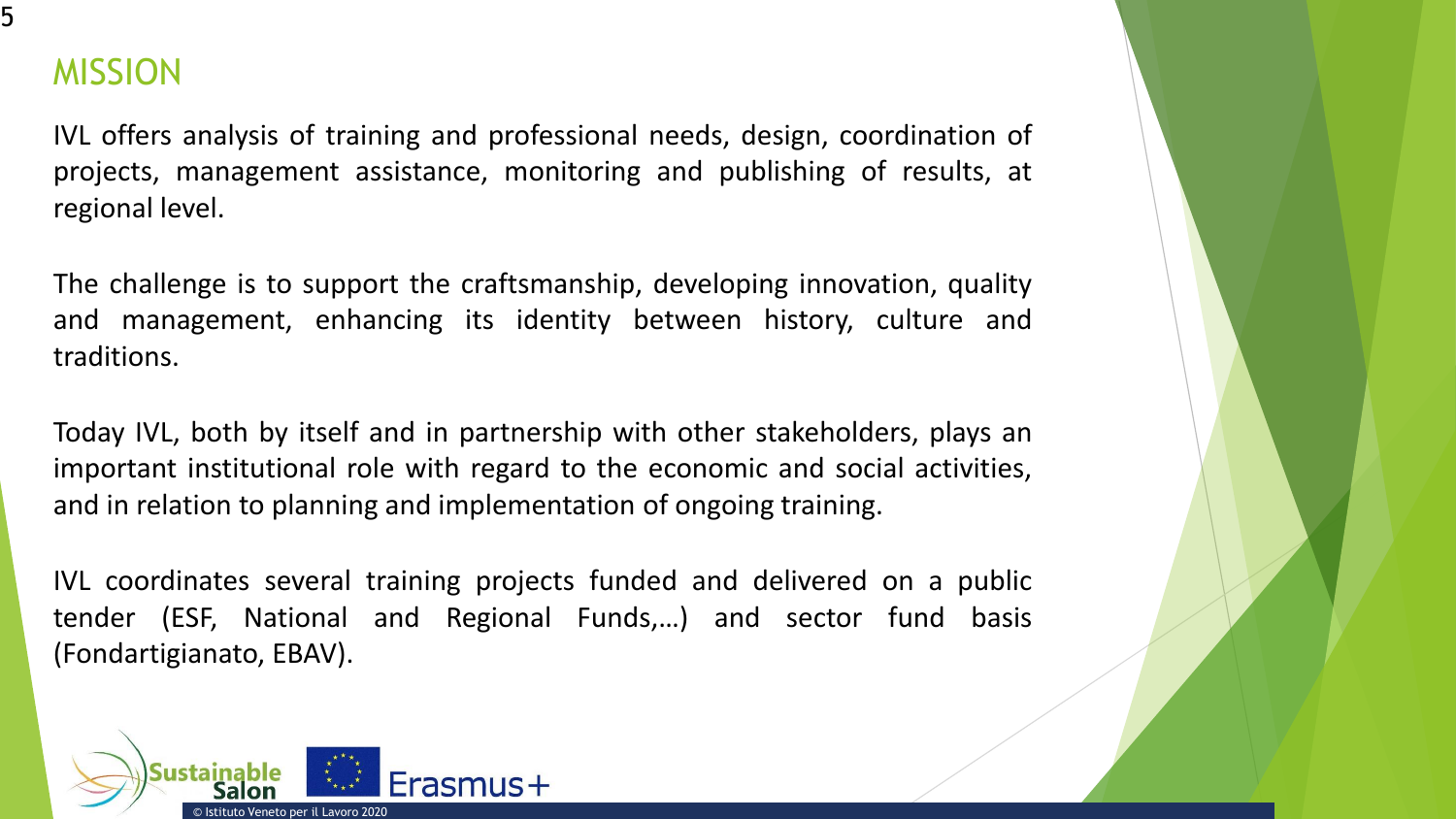#### IVL and the ERASMUS + PROJECT

6

IVL will contribute to the project thanks to its expertise in the field of:

- Definition of training courses for the hairdressing sector, according to the trajectories of professional development and sustainability;
- Managing career paths in the fields of hairdressing and aesthetics.
- Managing professional development paths for entrepreneurs and employees.
- Support to Train the Trainer activities for Vocational and Professional School.
- Knowledge of the regulatory system of the professions in Italy, making a specific contribution to the definition of new professional standards.

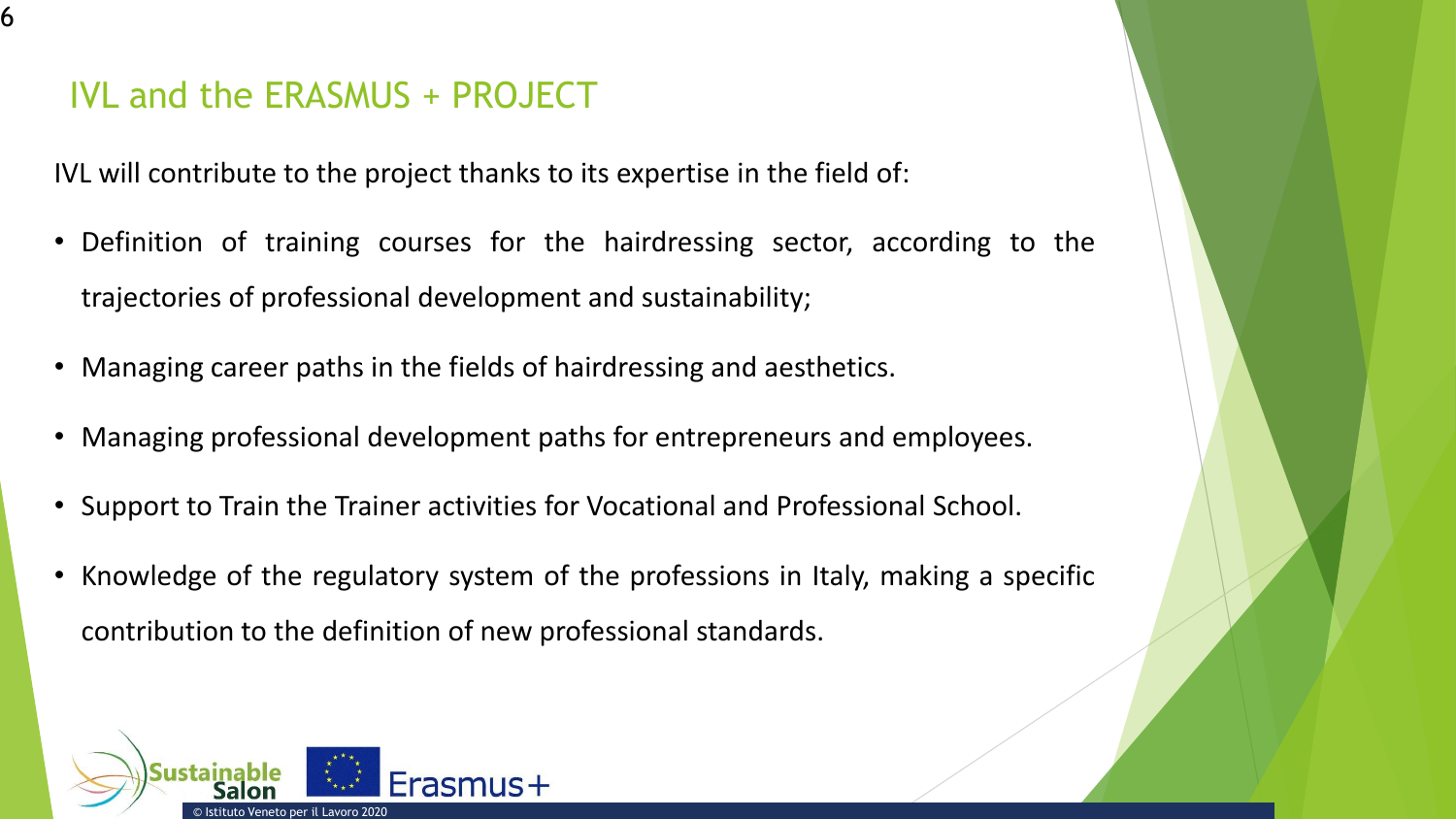## SOME DATA of HAIRDRESSING and AESTHETICS

7

#### **Le imprese artigiane e i relativi addetti dell'acconciatura ed estetica in Veneto**

|               | <b>Hairdresser</b> |                  | <b>Easthetic</b> |                  | <b>Wellness Total</b> |                  |
|---------------|--------------------|------------------|------------------|------------------|-----------------------|------------------|
|               | <b>Companies</b>   | <b>Employers</b> | <b>Companies</b> | <b>Employers</b> | <b>Companies</b>      | <b>Employers</b> |
| Belluno       | 267                | 541              | 136              | 235              | 403                   | 776              |
| Padova        | 1.535              | 3.178            | 689              | 1.258            | 2.224                 | 4.436            |
| Rovigo        | 457                | 853              | 206              | 379              | 663                   | 1.232            |
| Treviso       | 1.433              | 3.054            | 698              | 1.303            | 2.131                 | 4.357            |
| Venezia       | 1.235              | 2.665            | 567              | 1.033            | 1.802                 | 3.698            |
| Verona        | <b>1.690</b>       | 3.336            | 808              | 1.341            | 2.498                 | 4.677            |
| Vicenza       | 1.530              | 3.236            | 733              | 1.369            | 2.263                 | 4.605            |
| Veneto region | 8.147              | 16.863           | 3.837            | 6.918            | 11.984                | 23.781           |
| <b>ITALY</b>  | 95.582             | 181.428          | 41.890           | 67.814           | 137.472               | 249.242          |

Imprese registrate e addetti al 31.12.2020. Valori assoluti

Elaborazione Ufficio Studi Confartigianato Imprese Veneto su dati Unioncamere - Infocamere

From Confartigianato Imprese Veneto on Data Unioncamere – Infocamere

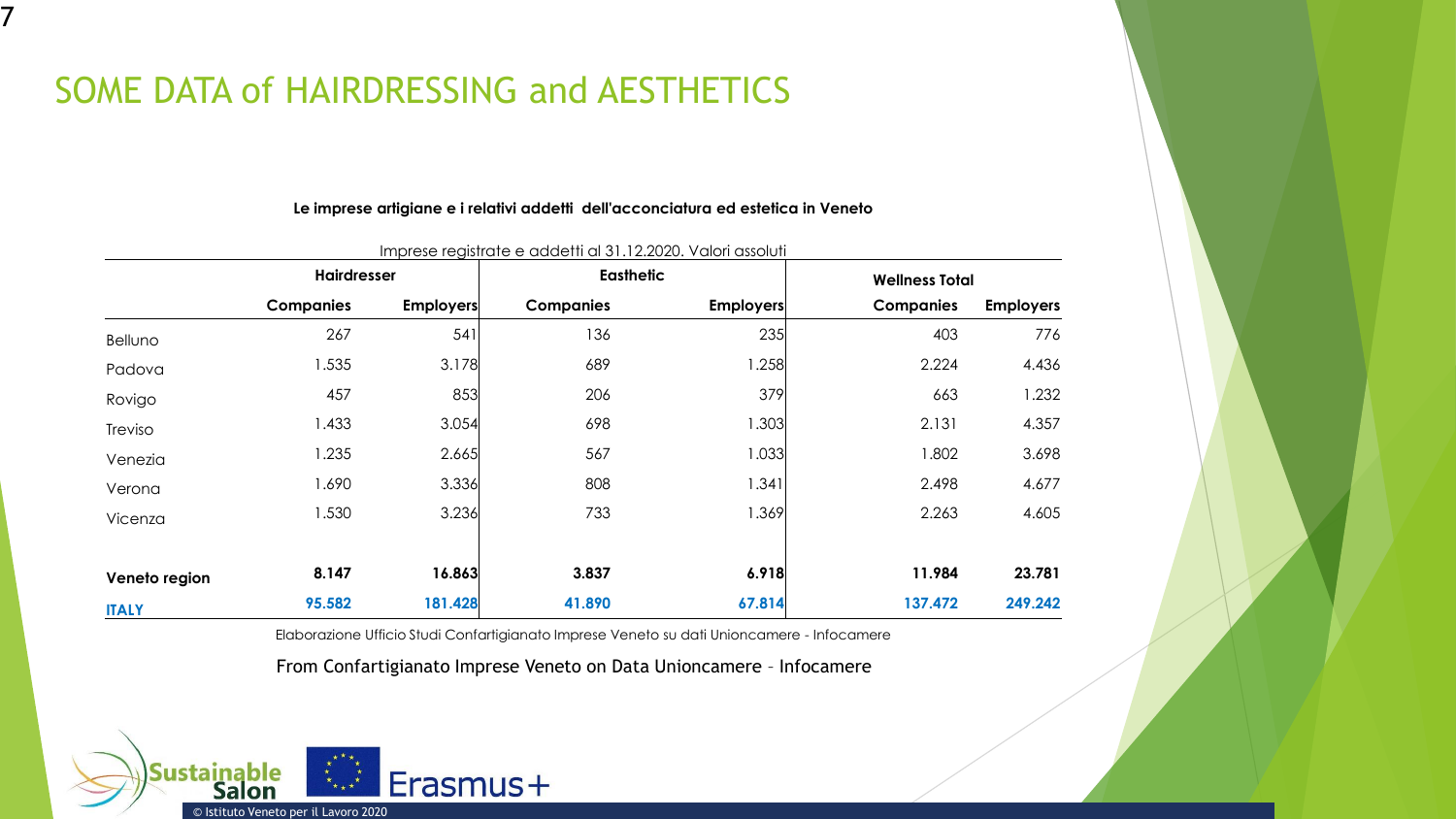#### SOME DATA of HAIRDRESSING and AESTHETICS



Elaborazione Ufficio Studi Confartigianato Imprese Veneto su dati Unioncamere - Infocamere From Confartigianato Imprese Veneto on Data Unioncamere – Infocamere



8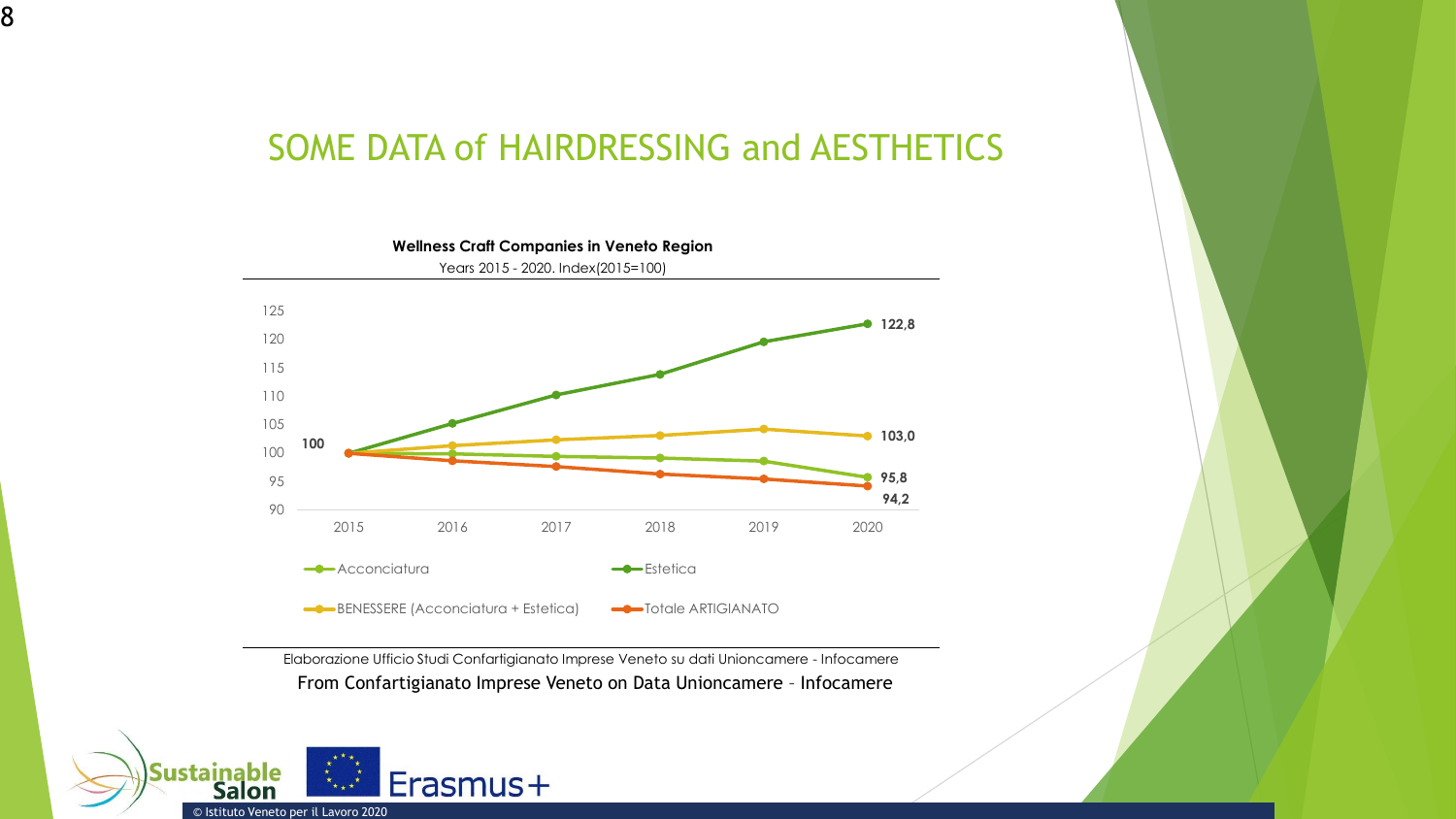# IVL and CIA – CAMERA ITALIANA DELL'ACCONCIATURA

IVL, in collaboration with CAMERA ITALIANA DELL' ACCONCIATURA (CIA), will be able to involve vocational schools and training institutions for the dissemination and application of outputs.

IVL and CIA have the resources to involve the entire hair and beauty industry in order to improve and innovate the professional training in this sector as the project requires



9